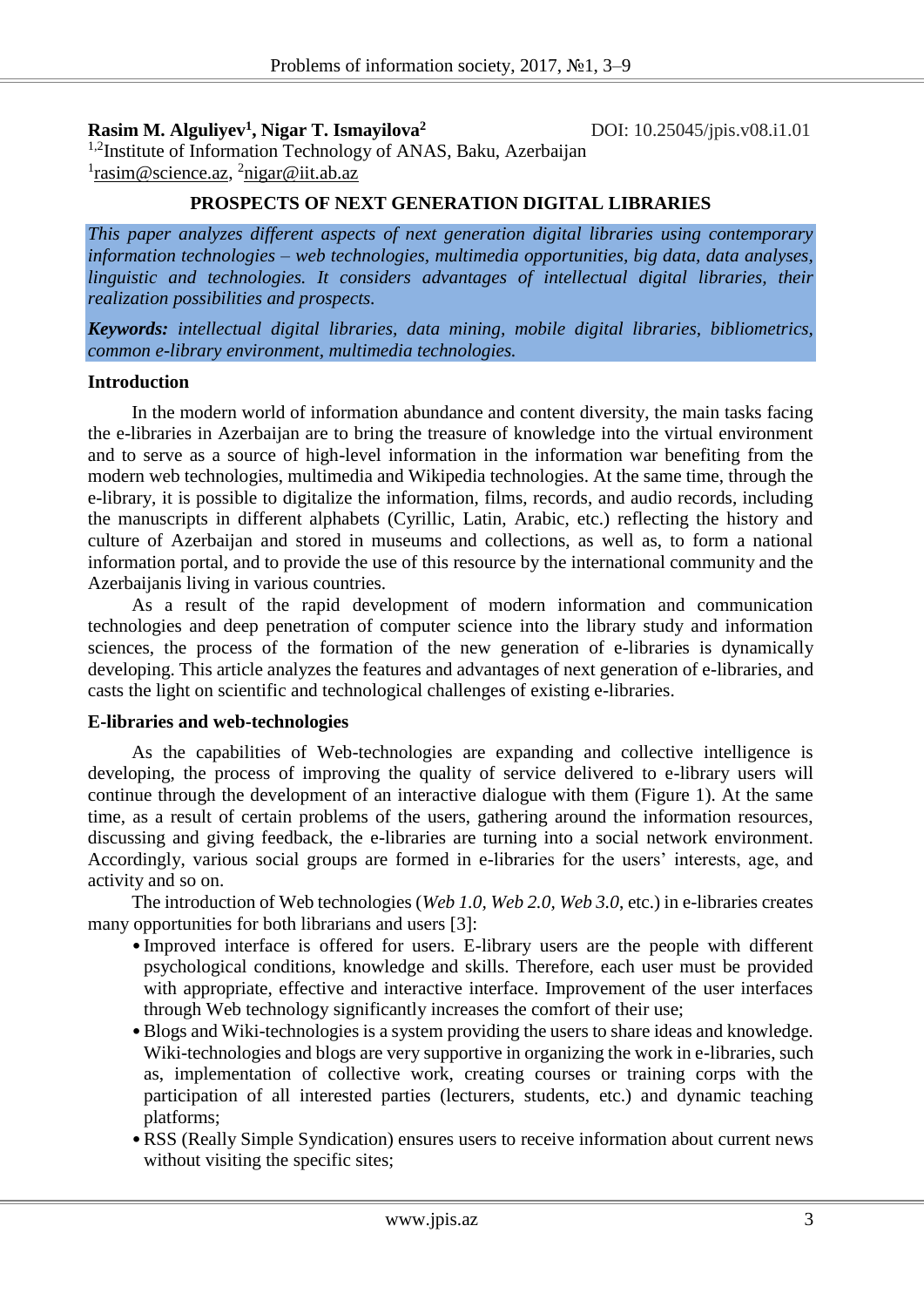- Multimedia files. Web-technology is the best platform for the distribution and accessibility of multimedia files offering variety of ways to demonstrate multimedia materials;
- Social networks. E-library-information system and social networking technologies provide more reliable and higher quality working principle of joint activity of not only information resources, but also the human resources. Using the social network infrastructure, theelibraries are forming the vital elements as e-library fund, user categories, profiles and so on with the user intervention;
- •The users of e-libraries can easily send various resources (photos, video, audio, etc.) to other users and provide comprehensive search engine through the bookmarks and tagging.



Figure 1. Web-technologies and e-libraries

# **The integration of e-libraries**

Although there are currently a large number of various e-libraries at various organizations educational institutions, research centers and government agencies, the coordination between them or unit standards and so on do not exist. Therefore, the unification of e-libraries in a single technological platform and the deployment of their databases on a single server is very important. The integration of e-library environment as an integral part of e-government with other systems e-science, national terminology system, national search engine, national biometric identification system, and their coordination will create great opportunities for users (Figure 2). For instance, when a user is able to automatically view the explanation of the term he/she came across while reading any book in the national terminology system, it prevents the time loss and provides reliable and accurate information to a user. The integration with the biometric identification system perfectly resolves the user authorization problem. Furthermore, although anti-plagiarism systems are used at some enterprises, high level national digital content is not available for it yet. If the databases of e-libraries are collected in a single server, subsequently, the content problem of the anti-plagiarism system will be solved.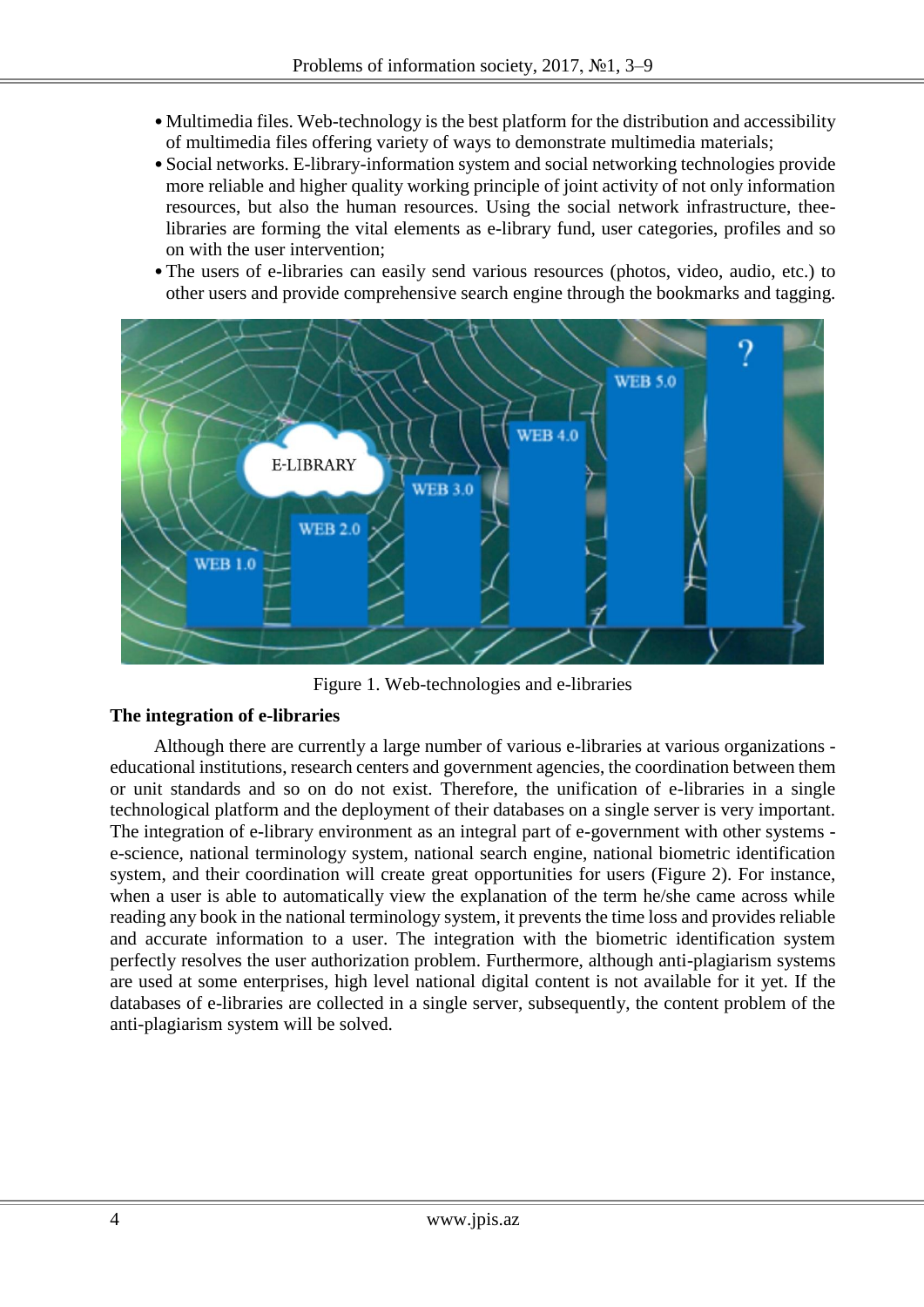## T**he application of big data and cloud technologies in e-Libraries**

Currently, cloud technologies are widely used for data storage and processing in a virtual environment. At the same time, as a result of the introduction of cloud technologies in e-libraries and the creation of user-clouds, the information about the use of resources is gathered. This analysis and processing of this information management provide ample opportunities for the implementation of the intelligent management of e-libraries [4].



Figure 2. National e-libraries Network

As a result of the analysis of relations between the library users and the resources based on various indicators is the most useful resources of e-library, and the most active users can be identified. In this case, obtained information contributes to define from the useless resources and the passive users of the library, which is very important for the organization of the library.

Defining the scope of interests and behavior of the passive users based on the same principle, certain steps can be taken to increase their level of activity. In addition, the resources can be clustered by the destinations or types of the users, based on their workplace, profession and so on, and their interaction can be identified [5].

Data mining technologies, such as clustering, classification, grouping and visualization are used in e-libraries to obtain the necessary unknown knowledge out of large volume of data [6]. Data mining has a great impact on the organization of information in e-library, optimization of automated data processing, improvement of the quality of information services and intelligent management process (Figure 3).



Figure 3. E-library intellectualization technologies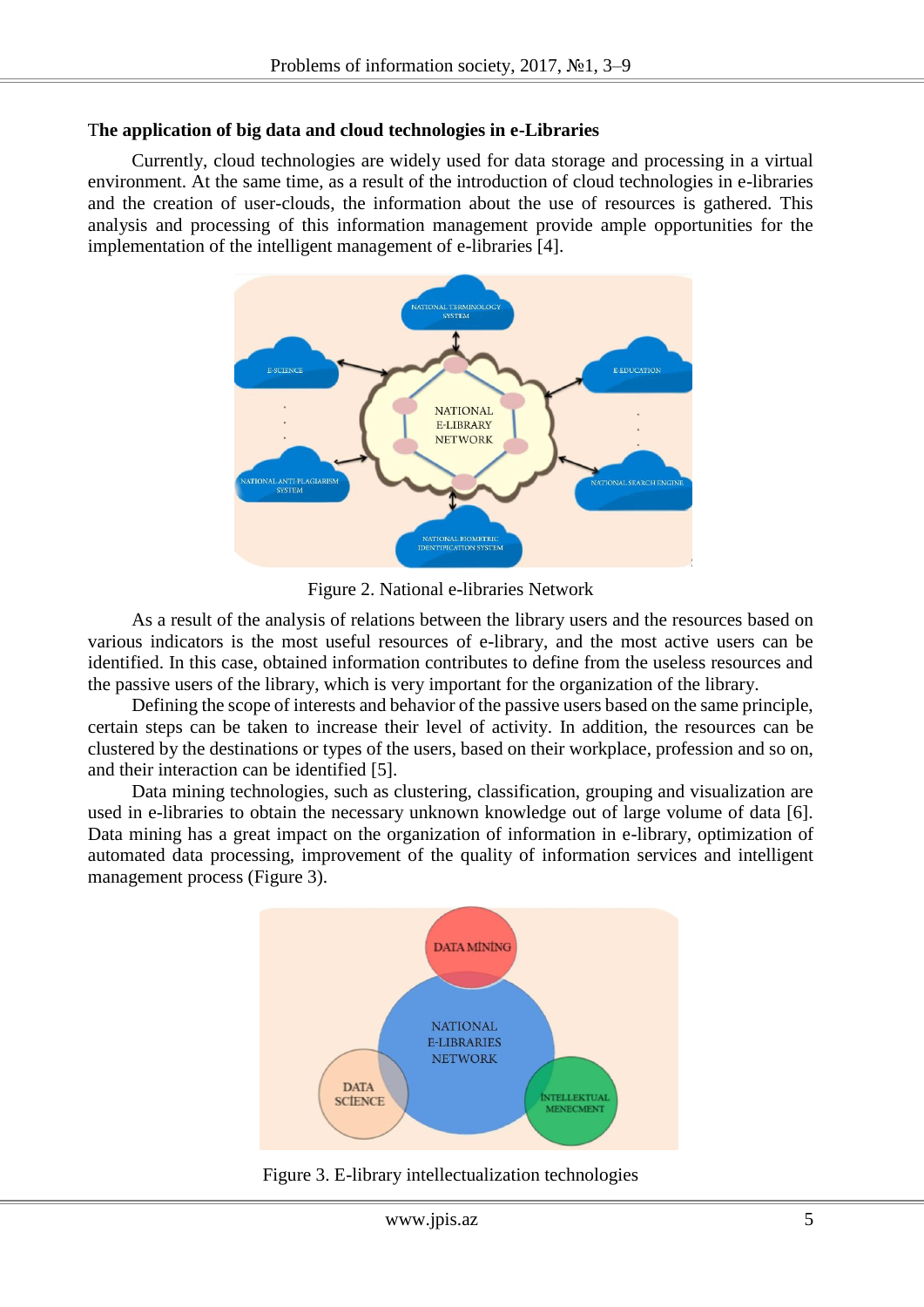Meanwhile, data mining technologies are applied for the classification of similar users according to their profile and keywords and for the clustering of related services. Hence, the users in the same cluster are more likely to be provide d with the appropriate services [7-8].

As an object of large-scale data studies, large e-libraries containing millions of digital books can be used to ensure the extraction of hidden knowledge and the intelligent management of relations of the users with the resources [9]. Since the modern e-libraries offer a large number of online resources and services, the librarians must use technologies for processing and improvement of digital cultural heritage, metadata, visualization technologies, 3D models of movable and immovable cultural heritage artifacts, new methods of search and storage, in other words, they should use analytical software through the application of data science. In addition to finding answers to the questions "What happened?" and "Why it happened?" with the application of data science, more accurate, understandable and meaningful knowledge can be detected. Moreover, as a result of extracting and analyzing the needed information out of the data available in e-library network using data analysis capabilities, new information resources in certain direction, form and context can be shaped. New generation e-libraries benefitting from the capabilities of Data Science will be capable to create new resources along with the available ones, provided to the readers.

#### **Providing information security of e-libraries**

Providing information security of e-libraries should be implemented at different levels (Figure 4): plagiarism and anti-plagiarism technology as a source of information, data privacy and content filtering and sanitization to ensure the use of different age groups, information security mechanisms to protect the database of e-libraries should be applied.



Figure 4. Levels of information security in e-libraries

Bank account of a person, realized operations, health information and the information about the library use is private data. To this end, data sanitization techniques should be used. E-libraries, data sanitization techniques are applied to avoid the disclosure of confidential information to a wider audience, namely storing the information sufficient for the use of third parties and deleting other data (concealment). Taking into account the personal data protection in e-library environment, including the content availability in online environment, the sanitization according to some features, including different age groups  $(0+, 6+, 12+, 18+$  etc.) is today's requirements [10].

Poor information security of libraries can cause the disclosure of personal data, the loss of database information and so forth due to attacks or other failures. They, in turn, can lead to distrust of authors and content providers, and even can cause difficulties for e-library owners and economic loss [11].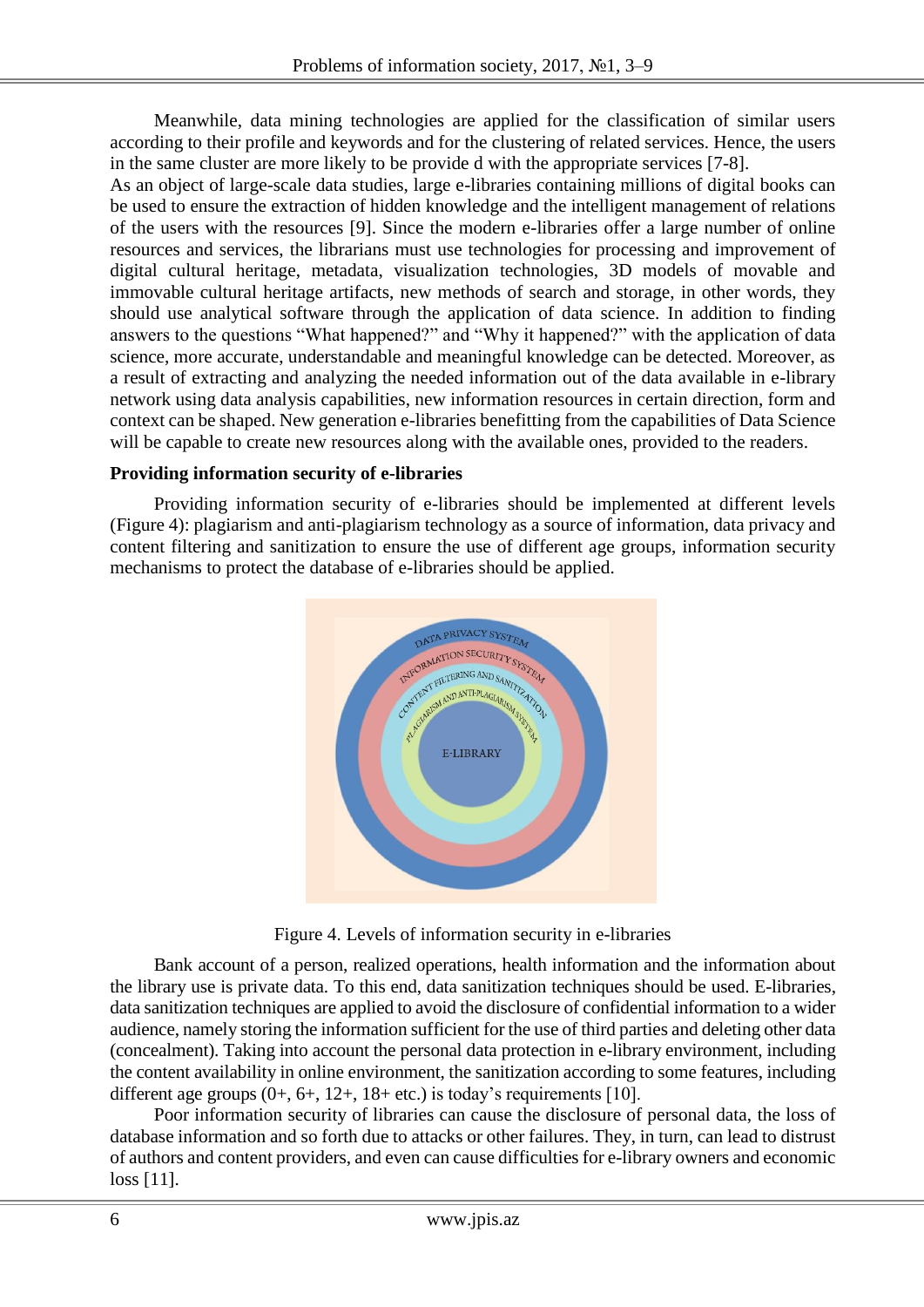Different security requirements are available in e-libraries. Content provider must ensure protection of intellectual property, provision of conditions for the use of content. A user, in turn, should also be confident about the security of the information stored in e-library.

Since the e-libraries are often open to users, they are exposed to attacks of hackers and cybercriminals. In this regard, the use of biometric technology would be more reasonable. The use of biometric technologies replaces the e-registration by the physical registration; furthermore, the introduction of biometric technologies (fingerprints, palm, hand, voice, face, signature recognition, retina scanning etc.) in e-libraries serves to more perfect data protection [12].

## **Intelligent e-libraries**

Emergence of e-libraries creates great opportunities for the education of disabled people and their normal integration into the society and positioning in the public. Currently, different technologies - screen reader programs, audio-books, e-books and physical books and the technology converting the information resources into Braille alphabet have been developed around the world to ensure visually impaired people to use e-libraries [13]. Text-to-speech technologies are also available to ensure the use of e-libraries by visually impaired people. At the same time, text-to-speech technologies, understanding the writing and sign language, and the methods for converting text into sign language and vice versa should be developed to facilitate dialogue between the users and the e-library. Moreover, the application of "smart" monitors in e-libraries is very significant for both deaf and blind users. With the help of "smart" monitors will enable understanding the language of gestures and signs; and remote control by swiping, selecting the needed information and the implementation of other gestures, and controlling the behavior in front of the screen will save the resources.

Understanding and visualization of the text is one of the key issues for the absolute use of e-library by the disabled users. Autism patients, people with mental disorders may take advantage of text illustration, animation, 3D, 4D, 5D, 6D and other technologies to ensure the use of e-libraries. Such technologies may evoke an interest to the user; the user understands the text and perceives the needed information in this way.

# **Mobile e-libraries**

Many libraries develop mobile versions of their web sites to offer more opportunities for their users. They offer information in all formats for small screen about library services and collections, search opportunities in the library catalogues, portable demonstration, subject guides, e-journals. Different e-library systems offer mobile web sites for users, for example, *OPLINMobile*, *AirPac* and others. [14-15]. *OverDrive* digital media service collaborates with 7500 libraries to offer audiobook collections, e-books, video and music files; in addition, *MobiPocket* and *Adobe Reader* programs can be downloaded in portable devices. The users can be given news, announcements, important information via short messages sent by e-libraries, or their inquiries can be replied. At the same time, various mobile technologies have been developed for the library staff to remotely implement their obligations outside of the library [16]. With the development of mobile web technologies, the e-libraries are capable to organize video-conference between a librarian and users; moreover, different services as using the e-library contents through e-books and audio books without web-browsers are also available.

Modern libraries use RFID (Radio-Frequency Identification) technologies to ensure the safety of self-service and resources. In addition, *RFID tag* enables the library to send the information about the material to the mobile device via the wireless connection. Smart monitors can offer the user other materials according to the books he/she read, and send him/her notifications about the events of the library and brief information about the books (feedback, pictures, etc.). Not only *RFID tag*, but also other "smart" tools contribute to the improvement of the quality of library services with the introduction of the Internet of Things.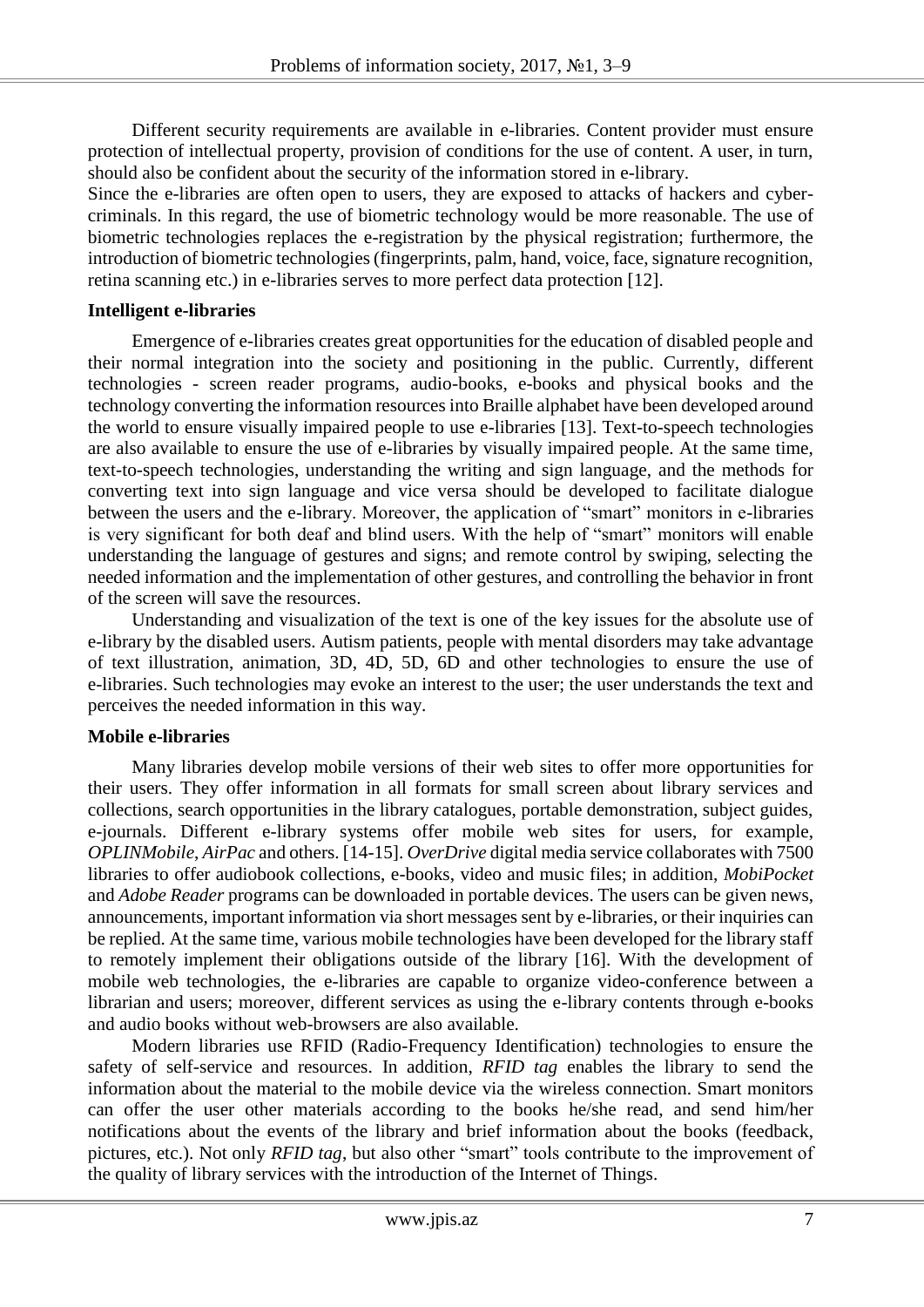## **E-libraries and linguistic technologies**

In the globalizing world, as a result of the development of the Internet, the e-libraries not only exceed the limits, but also eliminate the language barrier to some extent.

Gathering collections from different countries, regions and cultures enable discovery of information and ideas in a broader context, information availability on a global scale, protection of cultural heritage, and the establishment of more perfect economy [17].

To establish multilingual e-libraries professionals of various fields (computer science, library science, natural language processing, art, etc.) must work together. A wide application of linguistic technologies in e-libraries will lead to the establishment of cooperation between and among the nations and to the integration of different cultures and mentalities as a result of the automated conversion of the content from one language to another.

Meanwhile, providing the automated conversion of various alphabets (Cyrillic, Latin, Arabic, Greek, etc.) into each other with the introduction of transliteration system will grant more frequent use of e-libraries. This problem is especially important for Azerbaijan. Hence, as a result of changing the alphabet several times for various reasons, citizens experience great difficulty in reading the library resources written in different alphabets.

#### **The convergence of e-libraries**

As the modern e-library is the information system itself, it lays the ground for the implementation of metrics of the sciences such as informetrics, bibliometrics, scientometrics and altmetrics, sociometrics, and psychometrics since it becomes a social network of the users (Figure 5). Evaluation of e-libraries, its statistics, studying its dynamics, classification of e-libraries by different criteria, identifying the activity indicators of the users according to their age, profession and location through the bibliometric technologies are the key factors of forming the knowledge society.



Figure 5. E-library Analysis Technology

# **Conclusion**

As a result of introducing modern technology in the next generation e-libraries, completely eliminating location and time problems, ensuring security of resources and personal data of users, and detecting social networks in e-libraries the results of the studies aimed at the improvement of the library management, offering intelligent library services will enhance the quality of e-library services for users including physically impaired people. With the introduction of modern information technologies, formation of the intellectual e-libraries will contribute to satisfy the information needs of the society, at the highest level, by paying low costs and spending less time.